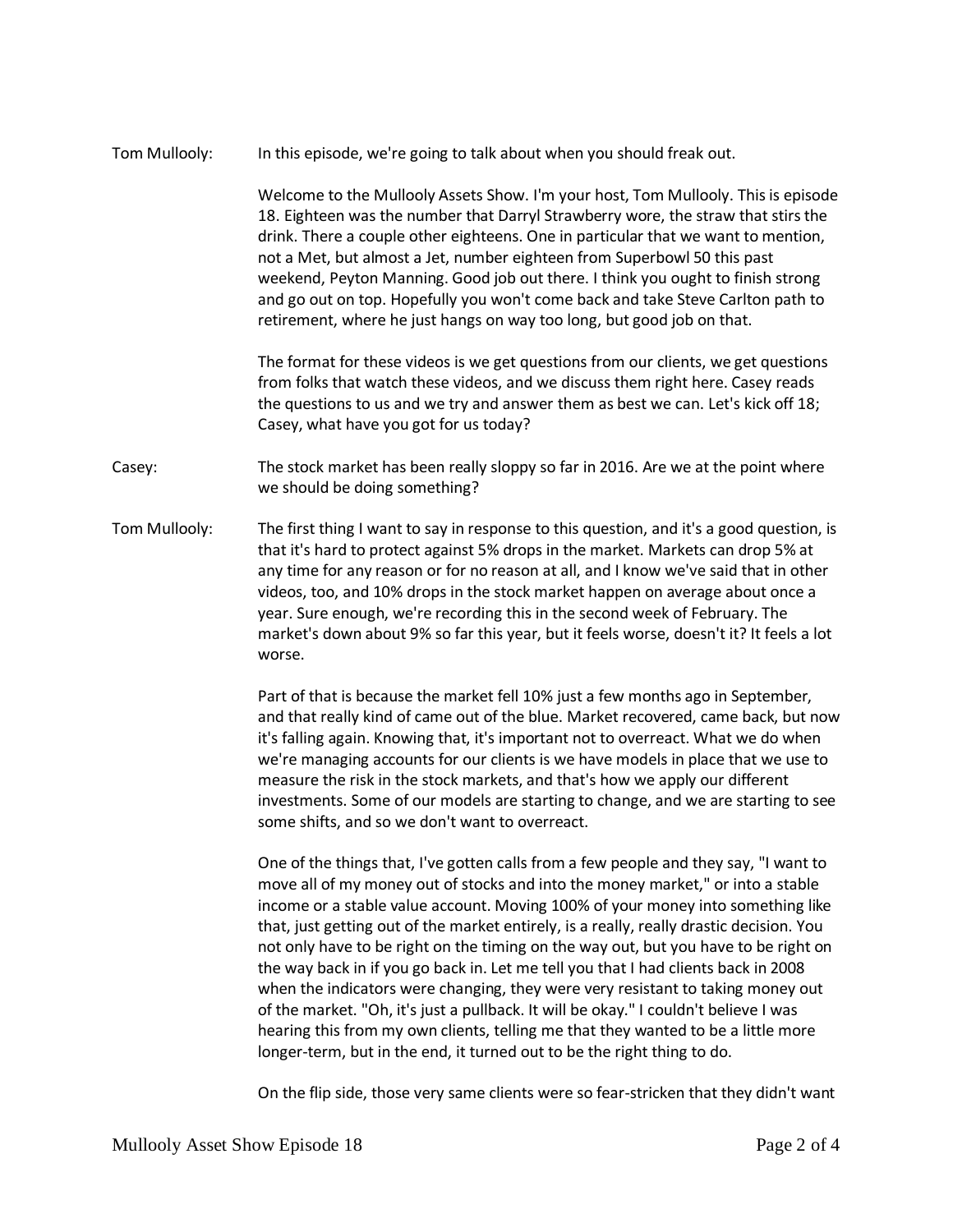to go back in in 2009, even though all of our indicators and all of our models were telling us it's time to get back in. Now, one of the indicators that we follow is very, very close to giving a signal. What this does is it measures bonds versus stocks, essentially. I'd be happy to go into more detail if you want to call the office to discuss it. It's given some pretty good signals over the years when to overweight stocks versus when to overweight bonds, and it's very close to telling us to overweight bonds, but it's been on this doorstep a few times in the past, and hasn't given the signal.

That's really the important thing with these models and these indicators that we use is that you have to live through a 5% drop. You have to struggle through a 10% drop sometimes, and sometimes the markets don't go down exactly 10% and stop and then start moving back up. Sometimes it's 12%, sometimes it's 13%, but you have to listen to the indicators and you have to pay attention to them, because it's not some guy in the backroom smoking on a cigar saying, "Yeah, I think it's time to sell." It doesn't work that way. These are indicators that measure relative strength of one asset class versus another asset class. For instance, in this particular chart, this measures stocks versus bonds or the S&P 500 versus a bond index. The great thing about that is we're just seeing that tug of war, supply and demand, back and forth, and we really have to stick with them and not kind of go by the seat of our pants. That's not really a plan.

The other thing that I've learned over the years is that if you're making that decision to go into the market, back into the market, or get out of the market, if it's easy, you're probably doing the wrong thing. If it's gut-wrenching, you're probably right. It just tears me up inside knowing that when we move money to the sidelines, that we're dismantling some really great accounts and some accounts that we spent a lot of time putting together. It's important not to overreact and say, "The economy is going into a recession. We've got to get out now." We don't know about that. We haven't really seen that yet, so there's a lot of fear out there. There's a lot of people who, I guess the best way to describe it, their wounds from 2008 are still fresh in their minds, so people hear the words that there's a possibility of an economic slowdown or a possibility of a recession or possibility of trouble with the banks, and they flip out. They want to move to the sidelines and just eliminate the possibility of loss. It just doesn't work that way.

If you're going to be investing for the long-term, and most of our clients are, you have to be prepared that if you want to have the upside, you're going to have to live with some of the draw-downs that come with it, as well. It absolutely stinks to look at your account or open that statement and see big negative numbers, but they're temporary, and the markets do come back. If you're investing for the longhaul, and I'm talking three years, four years, five years and beyond, if you're investing with that kind of time-frame, you have to be thinking about having money in the market.

Now, there's times when you want to have less in the market, but if you're worried about what's going on in the market right now, get in touch with us, and we have